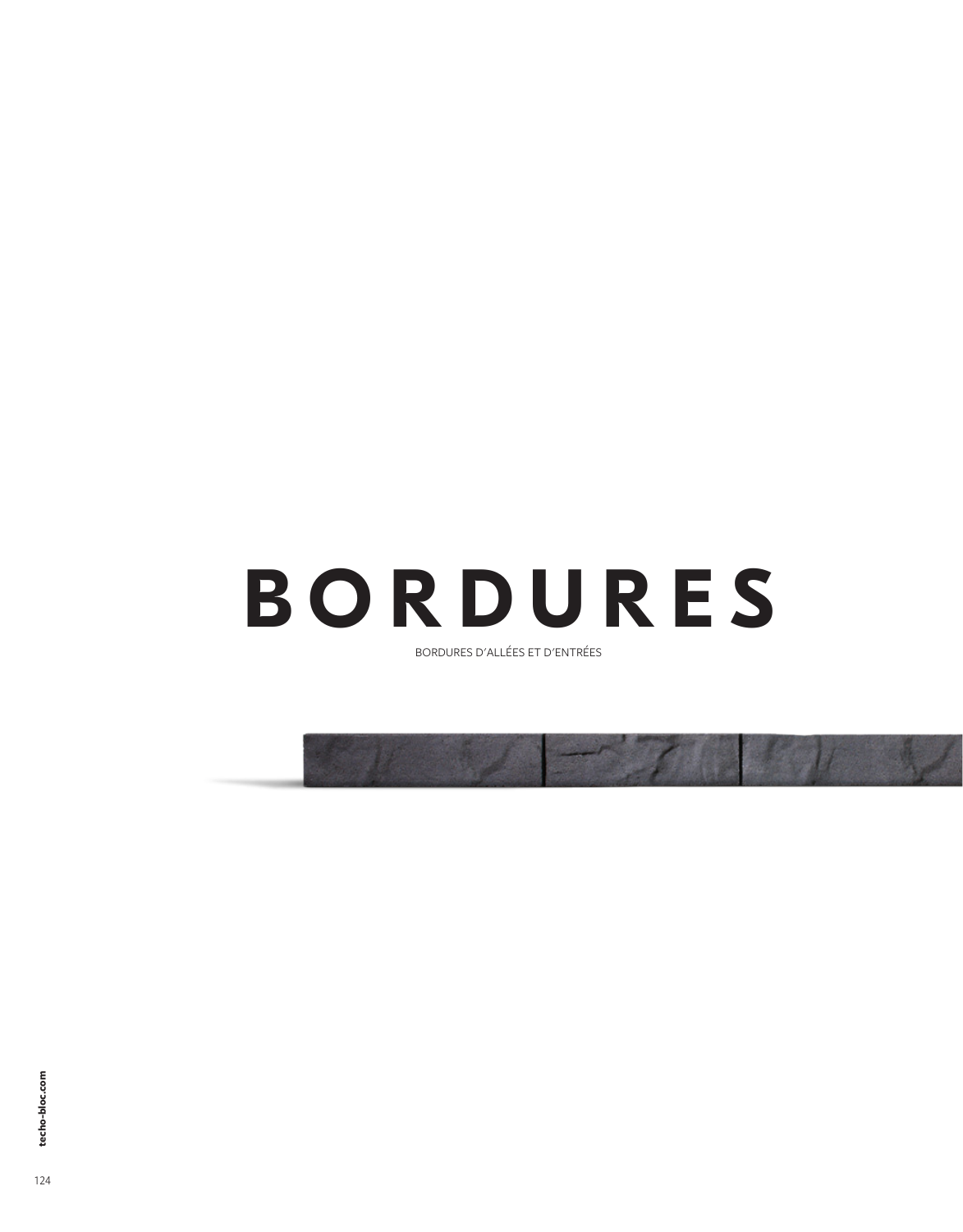## **GUIDE D'INSTALLATION**

#### **PAVÉS DE BÉTON AUTOBLOQUANTS**

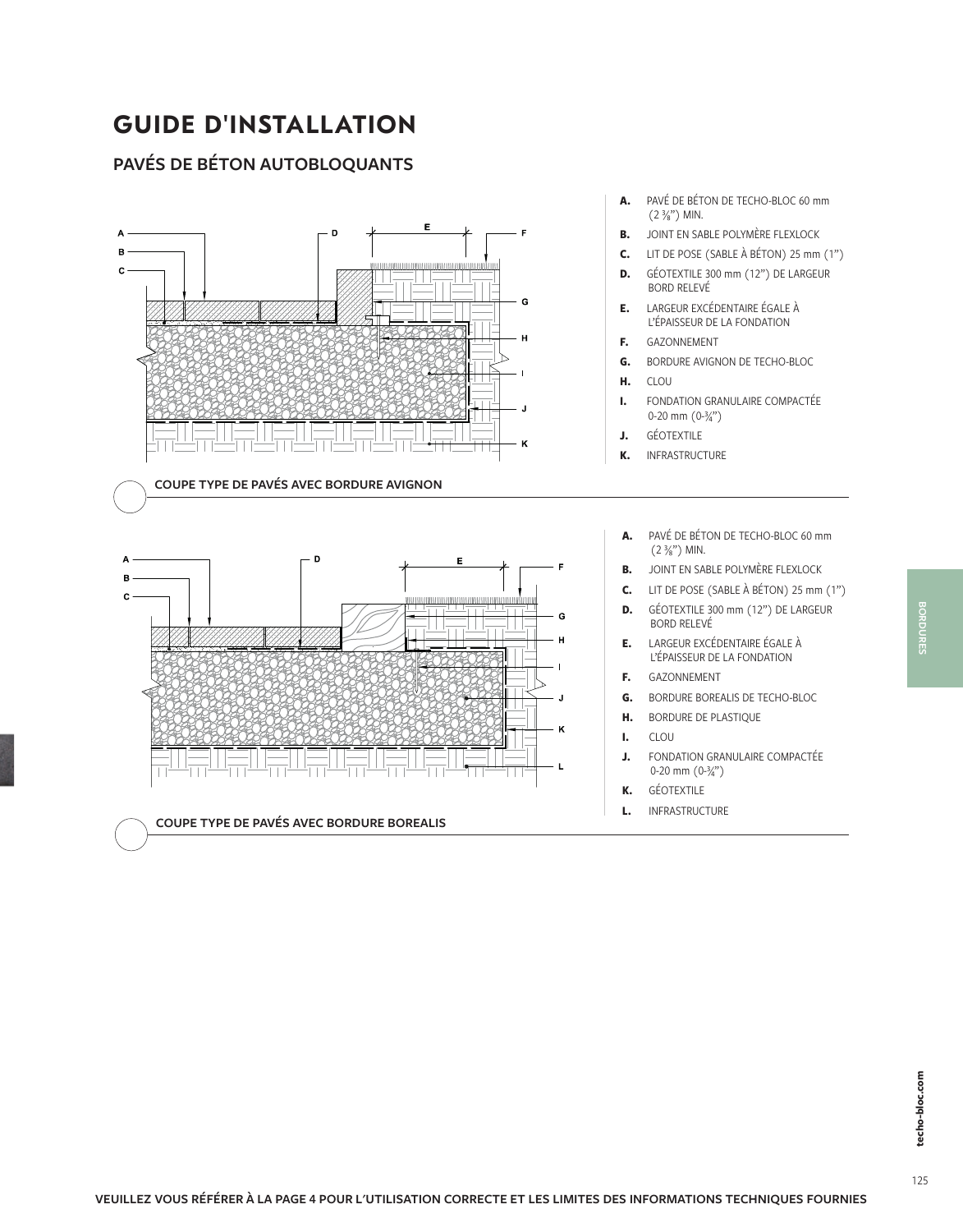# **GUIDE D'INSTALLATION**

#### **PAVÉS DE BÉTON AUTOBLOQUANTS**



- 
- **D.** GÉOTEXTILE 300 mm (12") DE LARGEUR
- **G.** BORDURE BRANDON DE TECHO-BLOC
- - **A.** PAVÉ DE BÉTON DE TECHO-BLOC 60 mm
	- **B.** JOINT EN SABLE POLYMÈRE FLEXLOCK
	- **C.** LIT DE POSE (SABLE À BÉTON) 25 mm
	- **D.** GÉOTEXTILE 300 mm (12") DE LARGEUR
- **E.** LARGEUR EXCÉDENTAIRE ÉGALE À
- **G.** BORDURE PIETRA DE TECHO-BLOC
- **I.** FONDATION GRANULAIRE COMPACTÉE
- **A.** PAVÉ DE BÉTON DE TECHO-BLOC 60 mm
- **B.** JOINT EN SABLE POLYMÈRE FLEXLOCK
- **C.** LIT DE POSE (SABLE À BÉTON) 25 mm
- **D.** GÉOTEXTILE 300 mm (12") DE LARGEUR
- **E.** LARGEUR EXCÉDENTAIRE ÉGALE À
- **J.** FONDATION GRANULAIRE COMPACTÉE